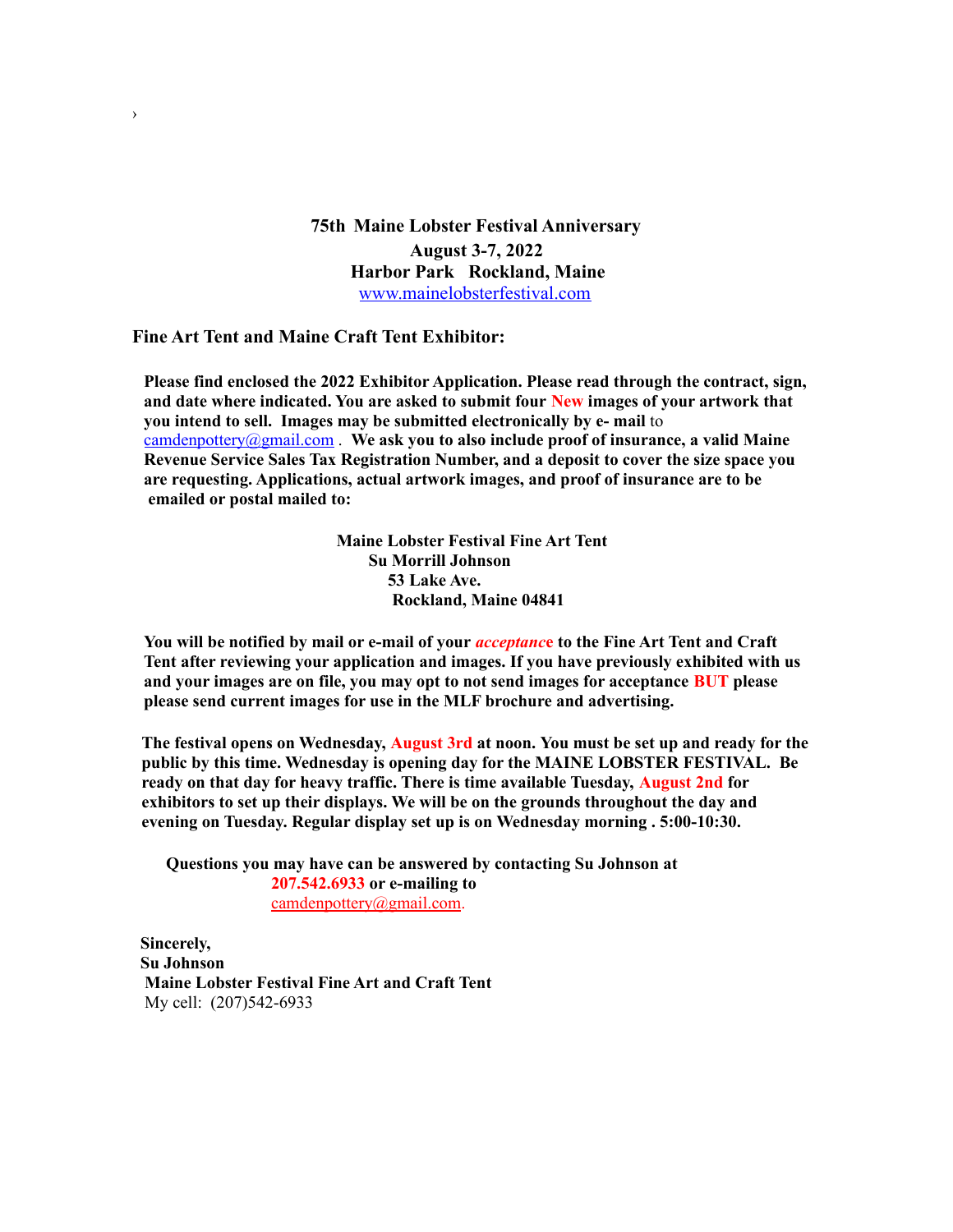# 2022 MAINE LOBSTER FESTIVAL CONTRACT/Art and Craft Tent

THERE ARE CHANGES IN FEES \*\*\*NOTE NO ADMISSION CHARGED TO ENTER THE GROUNDS OF THE FESTIVAL ON ALL 5 DAYS for all

#### **EXHIBITION SPACE FEE**:

Exhibiting artists will be charged  $$450$  for a standard 10' x 10' space on the festival grounds. The new tent will have double spaces and space and a half available on a limited basis. NEW CHARGES ARE \$300 FOR THE SECOND (10'X10') SPACE AND \$150.00 FOR (5'X10'). If you are interested please notify us as soon as possible. Art and Craft spaces are housed under a large tent, which sits by the edge of Rockland Harbor. EZ Up sides may be used during open hours of the tent. Tent tops are to be removed.

### **HOURS OF OPERATION**:

The above charges are for all the normal hours that the Festival is open. Exhibiting art and craft exhibitors agree to operate during all the hours of the Festival. No refunds or reductions will be given if the hours of the Festival are shortened by any circumstances beyond the Festival's control.

### **Normal hours for Exhibiting Artists in the Fine Art Tent on the Festival grounds**:

| Wednesday | 8/3/22 | 12 noon to 9:00 PM |
|-----------|--------|--------------------|
| Thursday  | 8/4/22 | 9:00 am to 9:00 PM |
| Friday    | 8/5/22 | 9:00 am to 9:00 PM |
| Saturday  | 8/6/22 | 9:00 am to 9:00 PM |
| Sunday    | 8/7/22 | 9:00 am to 6:00 PM |
|           |        |                    |

Note: On Wednesday, we open at 12 noon. All exhibiting artists and craftsmen must be in place and open for business at this time. All vehicles are to be removed from the grounds by 10:30 AM OR WHEN THE FESTIVAL MAKES THE PUBLIC ANNOUNCEMENT OVER THE PA FOR EXHIBITORS TO REMOVE THEIR VEHICLES.

### **Maine State Sales Tax ID# and Insurance:**

Each exhibiting artist and crafter is responsible for providing their Maine state sales tax identification number and a minimum of \$1,000,000 liability insurance coverage naming Rockland Festival Corporation as additional insured. Proof of insurance coverage must accompany each application and Maine state sales tax identification number must be displayed in each booth. Please call with any questions.

### **SET-UP & PARKING**:

Exhibitors on the grounds shall be in place by Wednesday at noon on July August 3, '22 . Vehicle access for set-up and replenishment of supplies will only be allowed before and after regular Festival hours. All vehicles shall be off Festival grounds and away from exhibitor space by 8:00 AM every morning. Also, campers, trailers, recreational vehicles, etc. are not prohibited on Festival grounds during and after Festival hours, 2022. Exhibitors may set up their displays Tuesday August 3,2022. The spaces will be marked and labeled for set up Tuesday AM if time is needed.

# 8/3/2022. There is no security on Tuesday evening so you may not want to set up product just display.

# **ELECTRICITY**:

Each space has access to electrical outlets.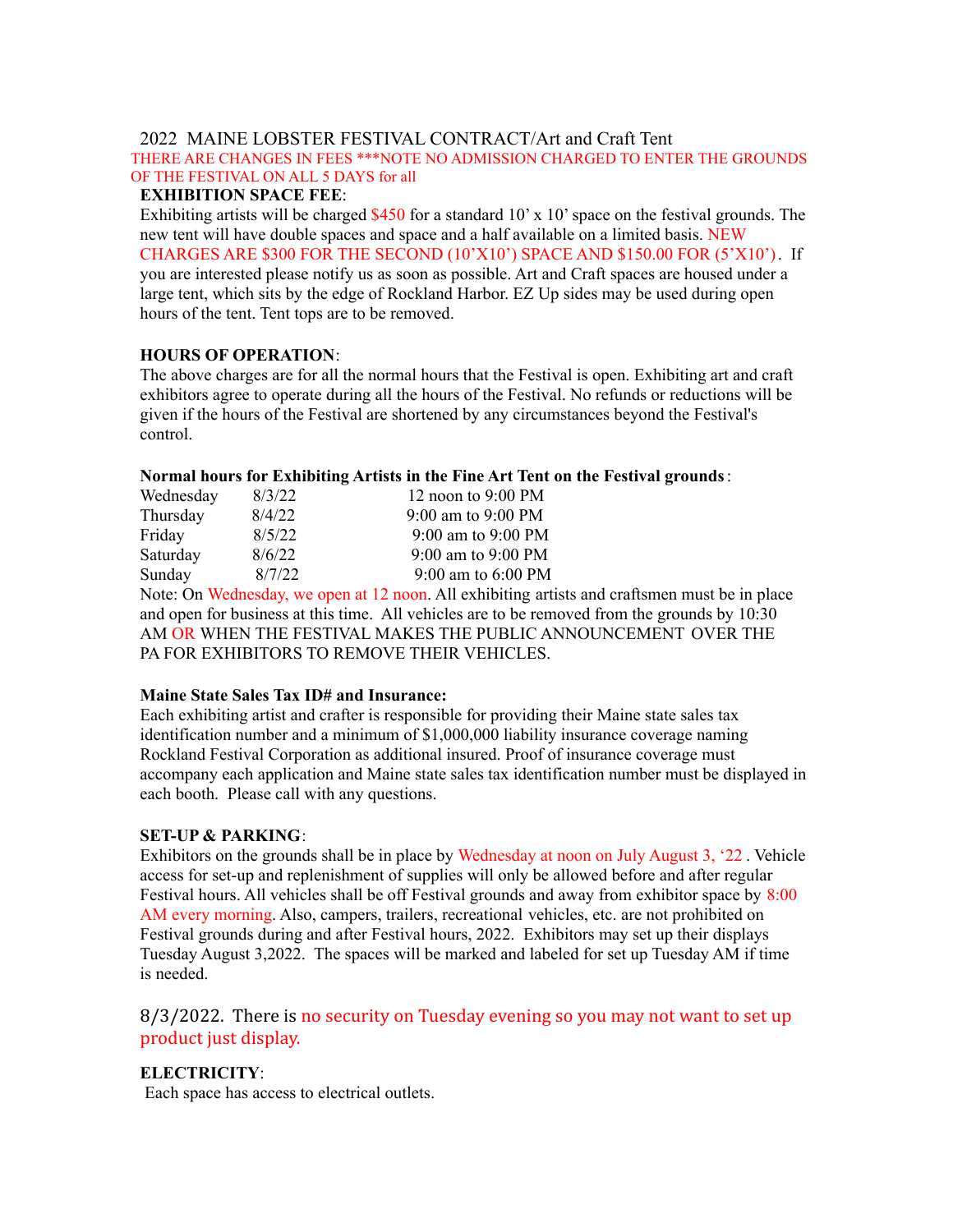### **SAFETY - CLEANLINESS - WASTE**:

All exhibiting artists are responsible for maintaining their space in a manner that is both safe and pleasing to their workers and customers. All trash must be boxed or bagged and placed in the containers provided. No liquid waste can be discharged on the grounds, nor can anything be thrown in the ocean. Exhibiting artists are responsible for removing their own property and cleaning their own space at the close of the Festival.

# **SECURITY**:

The Festival will have two people patrolling the grounds from 10:00 pm to 6:00 am on Wed., Thurs., Fri. & Sat. evenings. The Festival does not assume any responsibility or liability for loss or damage to vendor's property. Your signature on the contract signifies your understanding of this.

# **ITEMS FOR SALE**:

No items bearing the words 'Maine Lobster Festival' may be sold on the grounds without prior permission of the Board of Directors.

There will be no signs indicating a reduction in price of any items such as 'sale', discontinued', 'seconds', etc.

# **SIGNS, ATTIRE, PROMOTIONS**:

Booths may only display signs with the name of the business renting said booth and a list of items sold with their prices. Workers in that booth may wear a t-shirt or hat bearing no more than the name of the organization. At no time will attire, buttons, badges or literature be worn, displayed, sold or given away, that promotes the doctrine, belief, or dogma of that vendor or any other person or organization. Space for that purpose may be purchased at regular rates at the discretion of the Board of Directors.

### **DEADLINES:**

Applications, with a \$100.00 or \$150.00 non-refundable deposit, must be mailed in to secure your space or to be juried into the show by March 1, 2022. If approved, you will be notified by mail or e-mail. If not approved, the deposit will be returned. A space will not be held until a deposit has been received. Spaces will be assigned on a first come basis as number of spaces for your medium are filled. Insurance may be sent separate closer to the show.

**NO SMOKING** – No Smoking in the Art and Craft Tent or on the festival grounds. Alcohol consumption is not allowed in your tent or on the festival grounds.

### **Images which may be used in the 75TH Maine Lobster Festival brochure:**

Please e-mail one to two images of your work for use in the official brochure: [camdenpottery@gmail.com](mailto:camdenpottery@gmail.com).

Images need to be sized for use in the printed brochure. Reproduced images may range from 1"X1" to 2.5"X3".

Please include the title of piece, medium used, and artists name.